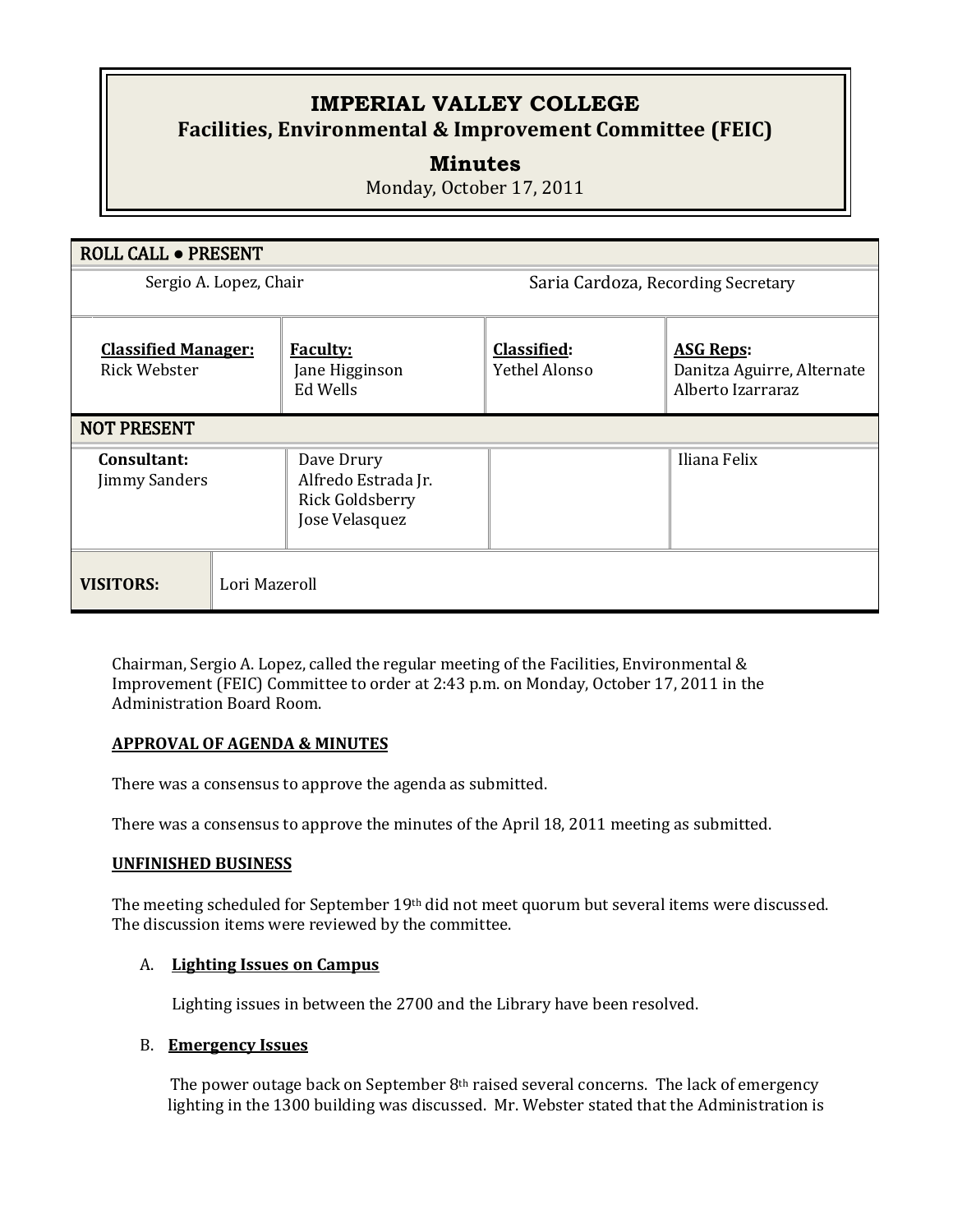already looking into checking all back up lights on campus. Some buildings such as Administration, 2700 and the Gymnasium have emergency (back up) lighting. During the September 19th FEIC meeting, Mr. Drury was present and stated that the emergency lighting in the gym went on and everything went smoothly.

The purchase of a back-up battery pack for the repeater tower for the two-way radios was also discussed. The issue was taken to the Environmental, Health & Safety Committee on September  $20<sup>th</sup>$ . Mr. Webster stated that due to the power outage the college lost all communication avenues (i.e., phones, two-way radios, etc.). Cell phone signal was very limited. Mr. Webster shared his concern about going away of analog lines. He stated that he recommends for the college to purchase a generator for the phone lines only in case they do eliminate all analog lines on campus. The phone issues will also be discussed at the next EHSC meeting.

#### C. **Dead Trees on Campus**

Mr. Webster stated that the trees around the 400 building will be replaced. He stated that there are several dead trees in the parking lots that are also scheduled for removal.

Mr. Webster also stated that the next project is a new bus terminal on the west side of campus (in front of the gym & the 500 building). He announced that the water fountain in front of the gym will be taken out due to the constant leakage. Mr. Webster stated that there are approximately four dead trees on Aten Road (closest to the new entrance) that will be removed.

## D. **Traffic Hazards (Aten & Perimeter Roads)**

Some traffic hazards concerns were shared with the committee. One employee shared her concerned via e-mail in regards to the access road on the west side of campus, near the gym. She stated that there are trees/bushes that block vision, creating a blind spot when pulling in front of traffic. Mr. Webster stated that the bushes were trimmed and no longer creates a blind spot. Dean Lopez stated that a right turn arrow should be painted on the perimeter road as you come in the new entrance from Aten Road.

#### E. **Recycling Program**

Mr. Webster stated that IVC has the highest diversions of recycling. He searched for a paper recycling grant and unfortunately there is none. Grants are only available for cans/bottle recycling. Mr. Webster will continue his search of a paper recycling grant.

## F. **Construction Update**

- $\circ$  The renovation for the 400 building is set as scheduled. Project to be completed by May 2012.
- o Bus Project (by the gym & 500 building) to begin January 2012. Date of completion currently not known. Phase I: Pick up area around 500 and in front of the gym will be taped off after the 2012 Commencement. There will be access from the Gym to the College Center.